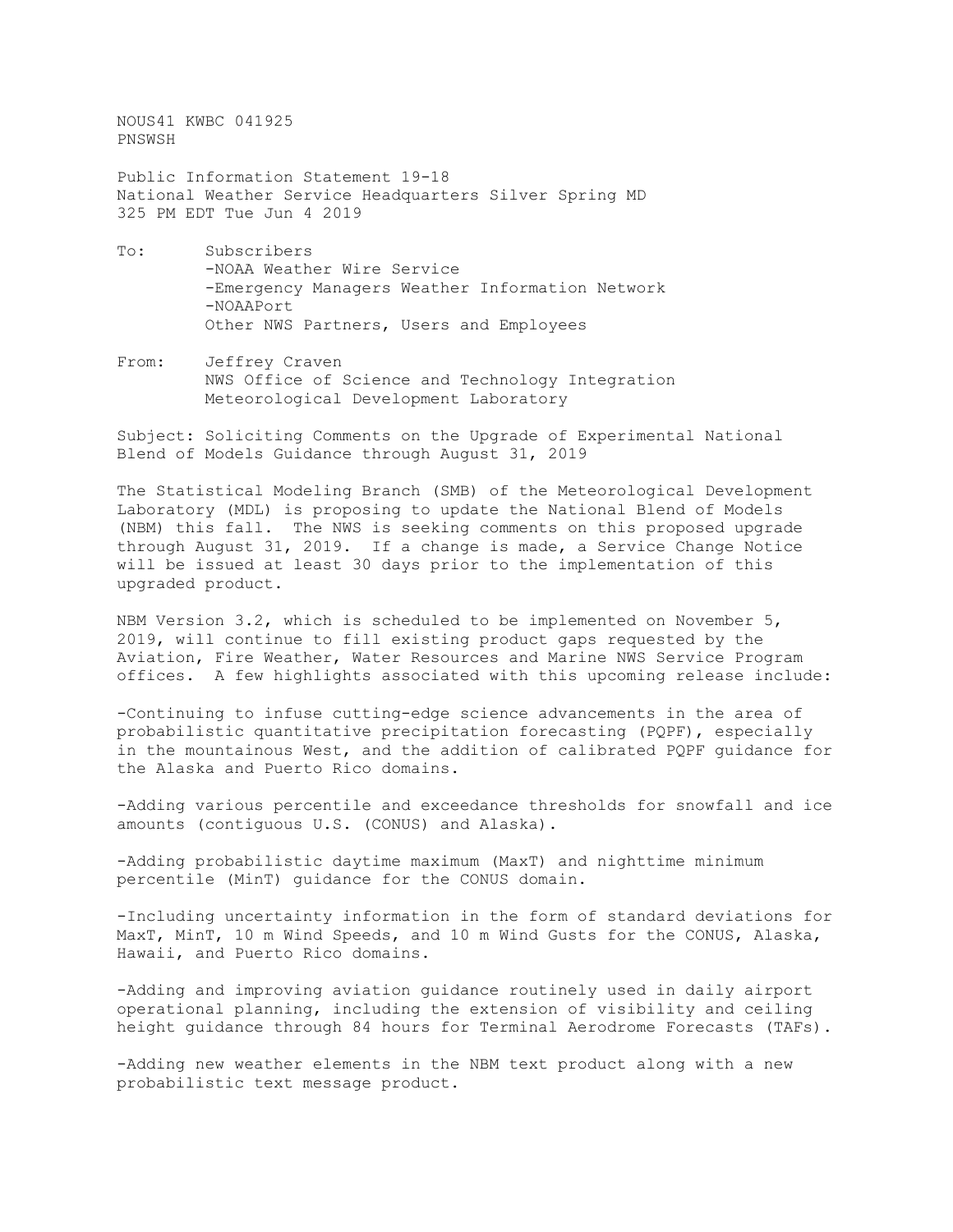These upgrades should benefit the NWS in its mission towards better Impact-based Decision Support Services (IDSS).

For those users with a NOAA email account, NBM gridded binary version 2 GRIB2 files can be downloaded from the following location:

[https://veritas.nws.noaa.gov/blend/doc\\_material/NBMAvailability.html](https://veritas.nws.noaa.gov/blend/doc_material/NBMAvailability.html)

Otherwise, GRIB2 data can be downloaded from:

CONUS Domain: [https://sats.nws.noaa.gov/~downloads/nbm/grib2blendv32co](https://sats.nws.noaa.gov/%7Edownloads/nbm/grib2blendv32co)

Alaska Domain: [https://sats.nws.noaa.gov/~downloads/nbm/grib2blendv32ak](https://sats.nws.noaa.gov/%7Edownloads/nbm/grib2blendv32ak)

Hawaii Domain: [https://sats.nws.noaa.gov/~downloads/nbm/grib2blendv32hi](https://sats.nws.noaa.gov/%7Edownloads/nbm/grib2blendv32hi)

Puerto Rico Domain: [https://sats.nws.noaa.gov/~downloads/nbm/grib2blendv32pr](https://sats.nws.noaa.gov/%7Edownloads/nbm/grib2blendv32pr)

Guam Domain: [https://sats.nws.noaa.gov/~downloads/nbm/grib2blendv32gu](https://sats.nws.noaa.gov/%7Edownloads/nbm/grib2blendv32gu)

Oceanic Domain: [https://sats.nws.noaa.gov/~downloads/nbm/grib2blendv32oc](https://sats.nws.noaa.gov/%7Edownloads/nbm/grib2blendv32oc)

Users may find parallel NBM V3.2 text bulletins at:

[https://sats.nws.noaa.gov/~downloads/nbm/bulk-text/](https://sats.nws.noaa.gov/%7Edownloads/nbm/bulk-text/)

All or a portion of the NBM text bulletins can be obtained via an interactive graphical user interface (GUI):

[https://sats.nws.noaa.gov/~nbm/nbm\\_text](https://sats.nws.noaa.gov/%7Enbm/nbm_text)

A more detailed discussion on the format and timing of the NBM text bulletins can be found here:

[https://www.weather.gov/mdl/nbm\\_textcard\\_v32](https://www.weather.gov/mdl/nbm_textcard_v32)

The NWS will evaluate all comments on this NBM upgrade including the new NBM text bulletins to determine whether to proceed with this upgrade.